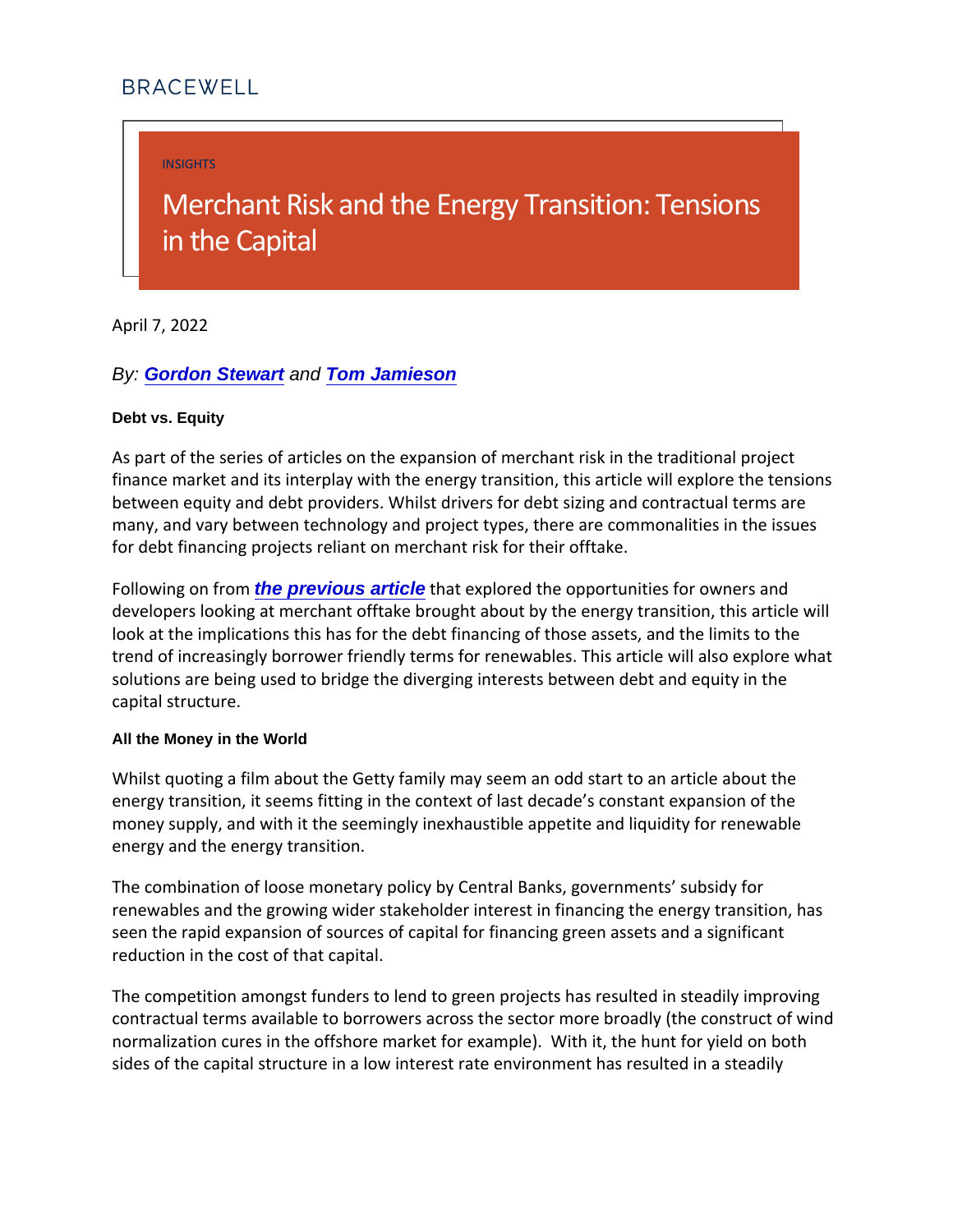increased exposure to merchant risk in the profile of the offtake arrangements.

## **Tension in the Capital**

Unlike other limited recourse financing markets such as the reserves based lending and commodity finance markets that have long banked exposure to merchant risk in the offtake arrangements, accepting the ability to sell into the global spot markets, the lack of ability to store or easily transport electricity has meant debt finance for power projects has typically relied on fixed long term offtake contracts.

From debt's perspective, with upside capped at their rate of interest, its focus is to minimize the risk of default through contracted revenue for a fixed price offtake arrangement for the tenor of the loan (as well as the full amortization period where a bullet maturity is used).

This runs in direct contrast to the equity investment case for merchant risk, where in order to maximise profit in a merchant market, equity wants to retain as much of its generation capacity as possible on an uncontracted basis, in order to maximise the upside in the price volatility when the opportunity presents.

However, the ability to raise project finance for merchant assets continues to be difficult. The greater the amount of merchant risk in the offtake, the shorter the tenors and the more conservative the loan life amortization assumptions. Projected revenues from the merchant element of the offtake are typically discounted for the purposes of the debt sizing, with the result being lower leverage ratios and significantly higher actual DSCRs.

## **Solutions**

Creative funders have structured a number of solutions to improve the debt capacity for projects with merchant risk exposure, incrementally improving both sizing, tenors and terms. These solutions can be broadly broken down into three baskets: (i) Revenue Stacking; (ii) Portfolio Approach; and (iii) Upside Sharing.

#### **Revenue Stacking**

In the context of the UK market, a number of different revenue streams are available to generators on the grid in addition to selling into the spot market, with generators allowed to apply for multiple offtake regimes. A generator may participate in the dynamic containment regime as well as applying for capacity market contracts and/or blackstart contracts for a proportion of its available capacity and still keep capacity available to be dispatched at the operators discretion in order to take advantage of the merchant market.

By effectively slicing the total available capacity of a dispatch generation asset into tranches, it allows the owners to benefit from guaranteed revenue, from capacity reserved to the Capacity Market contracts for example, whilst still keeping remaining capacity available to be used to profit from the price volatility in the merchant market.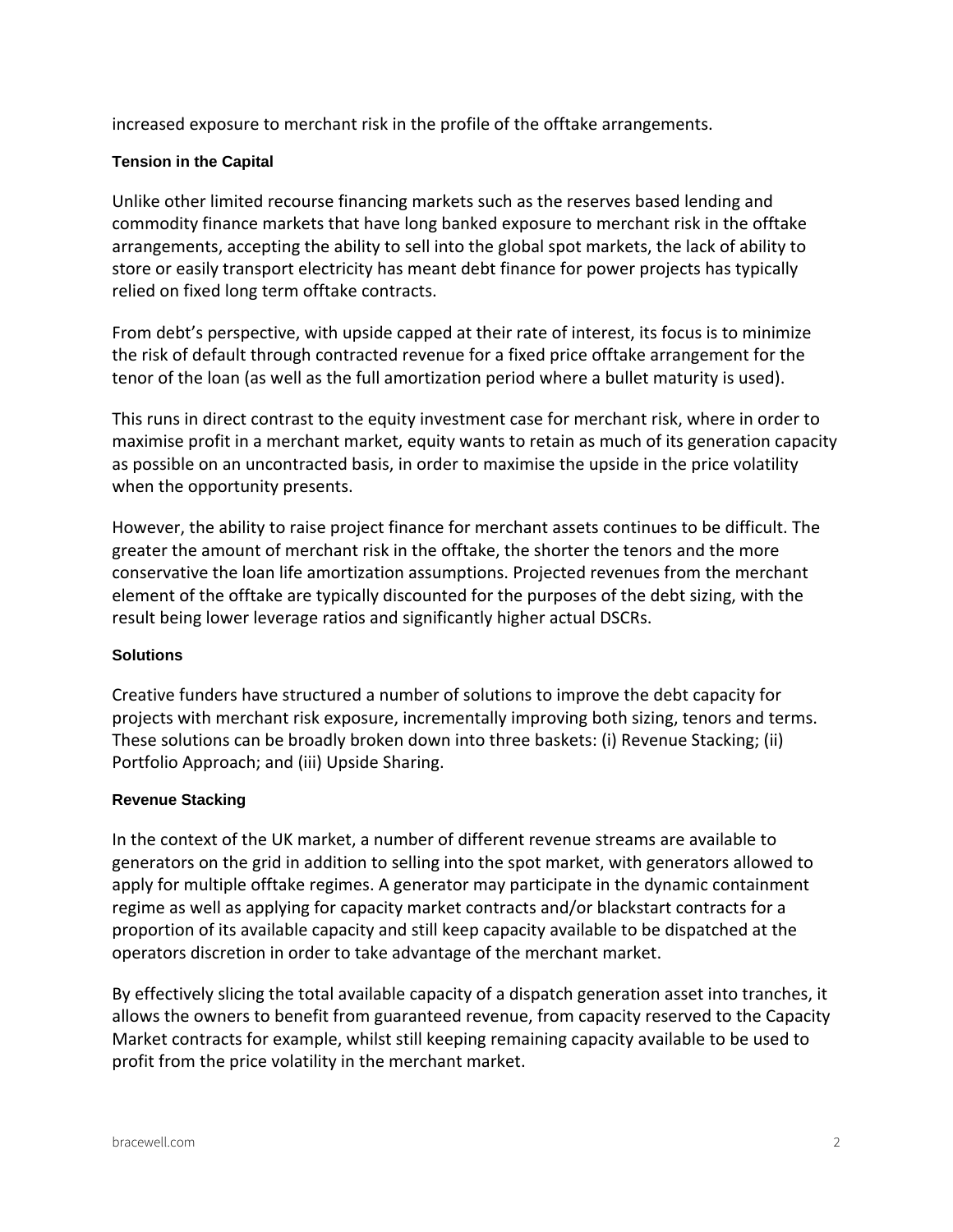The proportion of the capacity which is reserved to guaranteed revenue streams provides some certainty for revenues over the tenor and amortisation profile of the debt finance which can be used for the base case in the debt sizing.

#### **Portfolio Approach**

Portfolio financing for renewables have for some time accepted some proportion of merchant risk in the portfolio however typically relatively small percentages and generally back ended. More recently Sponsors have been applying the portfolio financing structures in order to achieve the same diversity of revenue streams as the revenue stacking model for individual dispatch assets with huge amounts of merchant risk throughout.

It is also interesting to note the increasing collaboration between teams within some of the commercial banks, blending the experience of commodity and reserves based lending (long accustomed to spot market offtake) with the more conservative project finance teams, creating financing structures that allow for greater flexibility around excluded subsidiaries and security perimeters.

## **Upside Sharing**

The material divergence between debt and equity with merchant risk assets is that the debt funders take the risk on the downside of power prices being low, but enjoy none of the upside of high prices and with long exposures over the tenor of the loans, are not able to average out the risk profile to same degree that the equity can. Creative financiers have been structuring loans to try and better align the risk and reward profiles.

Whilst private credit funds have the flexibility to take warrants or convertible instruments in order to share some of the potential upside of merchant risk (and so effectively share the equity upside), this is not generally an option available to commercial banks or institutional investors providing debt finance.

The more traditional sources of project finance, the commercial banks, have used additional upside cash sweeps and defeasance accounts. Typically the cash sweeps are applied above a negotiated threshold within the base case model, with a portion of surplus cash being applied in prepayment of the outstanding loans.

This is a useful tool where the financings have relatively large bullets at maturity, with the cash sweep helping reduce the exposure in the tail and the associated refinancing risk. This is particularly useful given the nature of the merchant exposure means that price uncertainty and therefore revenue, increases over time.

For institutional investors who typically do not have the same flexibility or appetite for early prepayment on their investments, then defeasance accounts or upsized reserve accounts could provide a similar level of risk reduction. However this is often seen as inefficient cash management from the equity's perspective, who would rather distribute the cash if the debt is